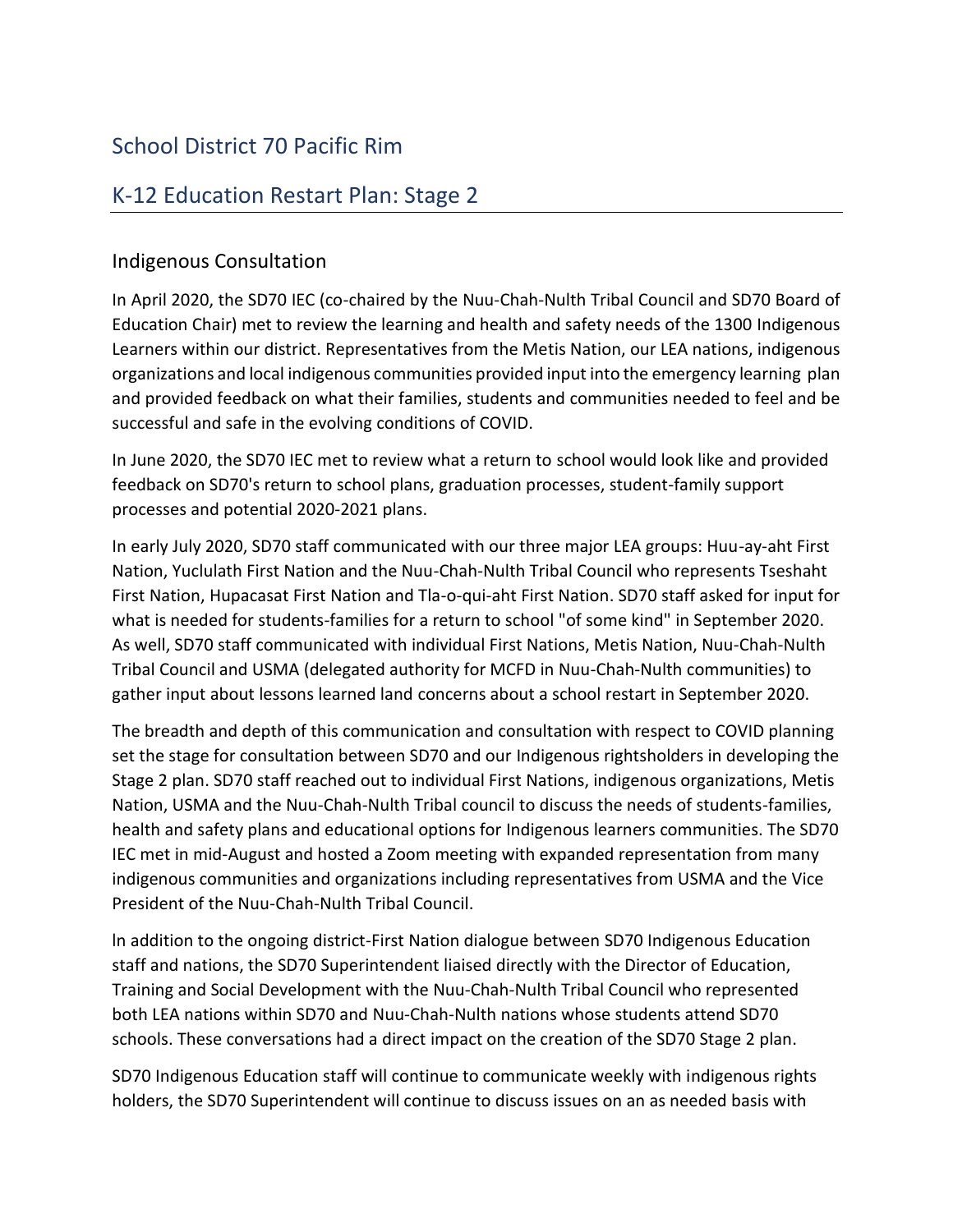political leaders of our Indigenous communities and the President and Vice President of the Nuu-Chah-Nulth Tribal Council and SD70 will convene the IEC monthly to ensure there is ongoing collective communication between all indigenous rightsholders and indigenous partners. SD70 will continue to be flexible with learning supports and resources to meet the needs of Indigenous communities.

SD70 has over 1300 students of Indigenous descent; approximately 32% of the total student population of our school district. SD70 geographically spans the territories of seven Nuu-Chah-Nulth nations, operates schools on the traditional territories of five Nuu-Chah-Nulth nations and has students from all 14 Nuu-Chah-Nulth nations as well as 40 other Canadian First Nations attend its schools. SD70 has three Local Education Agreements:

- 1. Huu-ay-aht First Nation LEA: Treaty Nation (Maa-Nulth Treaty)
- 2. Yuclulath First Nation LEA: Treaty Nation (Maa-Nulth Treaty)
- 3. Nuu-Chah-Nulth Tribal Council: Representing Tseshaht, Hupacasath and Tla-o-qui-aht First Nation

The rights holders that sit at the lndigenous Education Advisory Committee (IEAC) table Include and have active consultation with SD70 are:

- 1. Huu-ay-aht FirstNation
- 2. Toquaht First Nation
- 3. Uchcuklesaht First Nation
- 4. Ahousaht First Nation
- 5. Tseshaht First Nation
- 6. Hupacasath First Nation
- 7. Yuclulath First Nation
- 8. Tla-o-qui-aht First Nation  $18<sub>1</sub>$
- 9. Metis Nation
- 10. USMA: Delegated authority for MCFD In Nuu-Chah-Nulth territory
- 11. Port Alberni Friendship Centre
- 12. Nuu-Chah-Nulth Tribal Council (Director of Education, Training and Social Development, NTC VP, NTC President, NTC Cultural Supervisor)

The rights holders and Indigenous organizations belonging to the SD70 IEAC consult as a group monthly and meet individually with senior SD70 staff and SD70 Indigenous Education staff, usually weekly to discuss issues; In this case, COVID. As outlined in question number 1,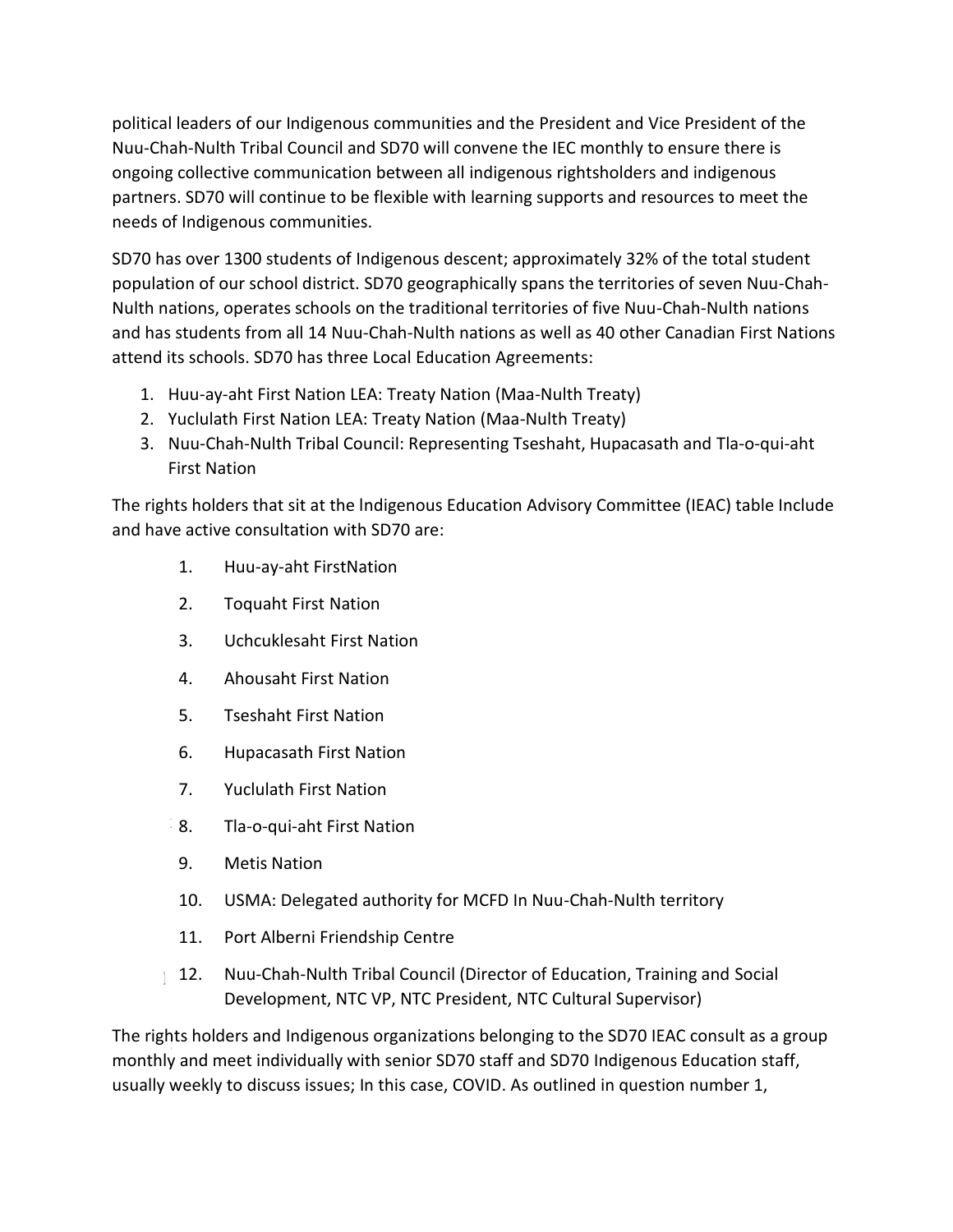extensive consultation has occurred and will continue to occur with our Indigenous rights holders and Indigenous organizations and partners.

Our Indigenous partners and local First Nations were unanimous in the declaration that their communities were fearful of coming back to school, regardless of the health and safety procedures, practices and processes that SD70 had in place and which were made clear by the BCCDC, Worksafe BC, Ministry of Education and SD70. All Frist Nations, without exception, asked for alternatives to both bricks and mortar school attendance and alternatives to regular Distributed Learning. The prevalence of this request form individual students and families suggests 50% or more of Indigenous students-families felt strongly about not returning to school and wanted to explore options not contemplated in Stage 2.

In the IEAC meeting on August  $19<sup>th</sup>$ , the Vice President of the Nuu-Chah-Nulth Tribal Council spoke of the prevalence of multi-generational families residing in the same homes, the high rate of immune compromised elders and indigenous peoples in general living with school aged children, the need to protect the health and wellness of knowledge keepers and knowledge holders and the responsibility of SD70 to create equitable options for Indigenous learners; particularly in these times of distress.

In further consultation between the Nuu-Chah-Nulth Tribal and SD70, and individual First Nations and SD70 it became very clear that alternative school based options had to be created to ensure our Indigenous learners, particularly those learners living in remote or reserve communities, had the support needed to continue moving forward; regardless of their learning needs. The following excerpt from the NTC Director of Education, Training and Social Development summarizes the position of our Indigenous partners:

Conservatively, 50% of Nuu-Chah-Nulth families will not be sending their children back to school on September  $10^{th}$  with an additional 10% who are not sure. In some regions, it is 60% of Nuu-Chah-Nulth families who will not be sending their children to school on September 10<sup>th</sup> of higher. The remaining 40% of families are comprised of those who simply perceive no other option and a small number who are confident to send their children to school on September 10<sup>th</sup>. Using Nominal Roll data from 2019, this amounts to upwards of 230 students who will not be attending. Indicators from families who are living away from their communities (off-reserve) are consistent with the results from those living in communities (on-reserve) and if we look to SD70's number of Self-Identified Indigenous students in 2019 at 1042 as a baseline, we are looking at 625 Indigenous students who will not be attending SD70 schools due to concerns for student safety with the majority of them being from Nuu-Chah-Nulth First Nations.

It is the position of the NTC after engaging in the meeting yesterday with the Indigenous Education Advisory Committee, and having follow-up discussions internally, with Tla-o-qui-aht First Nation Education Manager, Tseshaht First Nations Education Lead, and others, that School District 70 provide the following to support Nuu-Chah-Nulth families who will not be sending their children back to schools on September 10<sup>th</sup>: